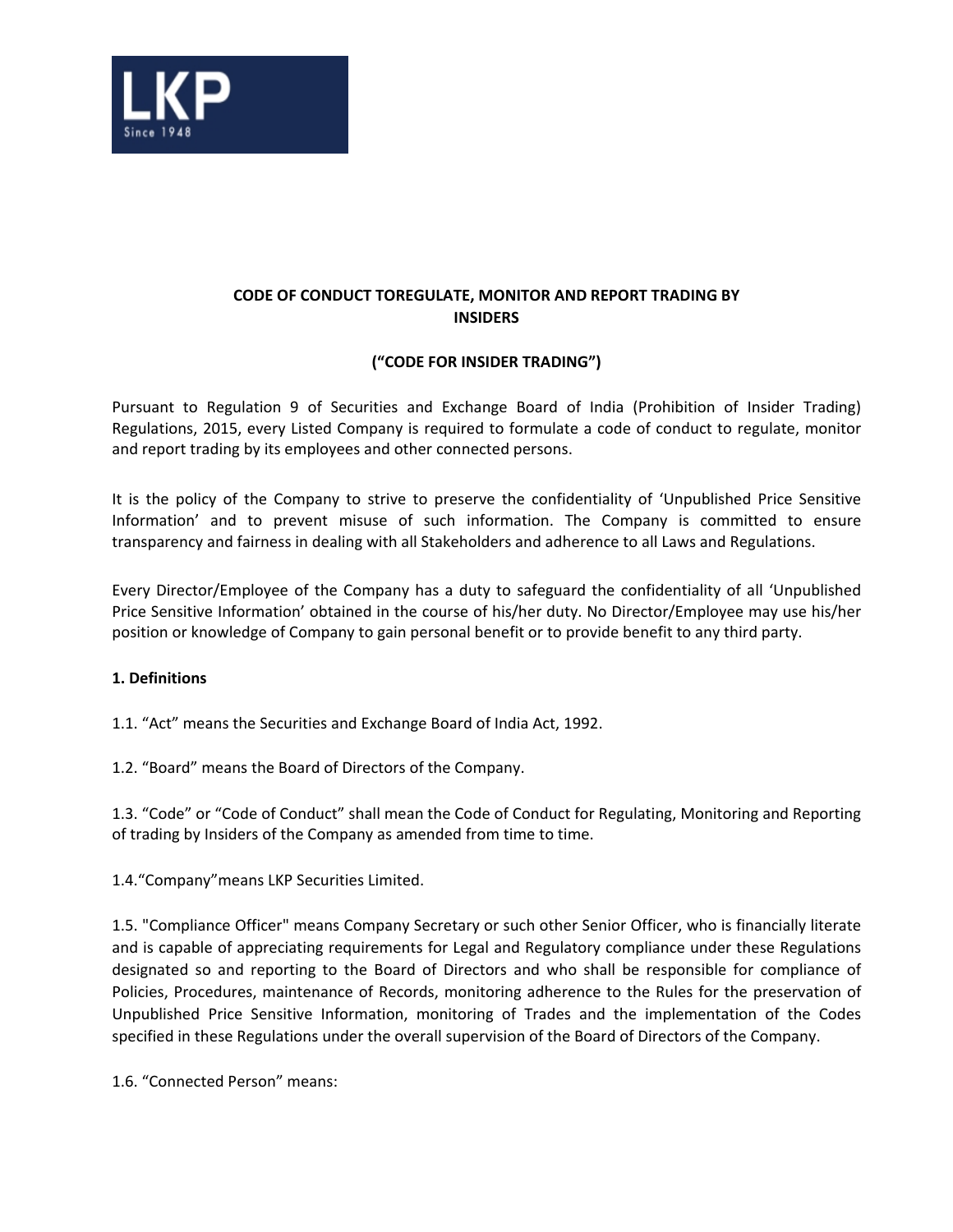

a)any person who is or has during the six months prior to the concerned act been associated with a Company, directly or indirectly, in any capacity including by reason of frequent communication with its Officers or by being in any contractual, fiduciary or employment relationship or by being a Director, Officer or an Employee of the Company or holds any position including a professional or business relationship between himself and the Company whether temporary or permanent, that allows such person, directly or indirectly, access to Unpublished Price Sensitive Information or is reasonably expected to allow such access.

b) Without prejudice to the generality of the foregoing, the persons falling within the following categories shall be deemed to be connected persons unless the contrary is established:

(i) an immediate relative of Connected persons specified in Clause(a);or

(ii) a Holding Company or Associate Company or Subsidiary Company; or

(iii) an intermediary as specified in Section 12 of the Act or an Employee or Director thereof; or

(iv) an Investment Company, Trustee Company, Asset Management Company or an Employee or Director there of; or

(v) an Official of a Stock Exchange or of Clearing House or Corporation; or

(vi)a Member of Board of Trustees of a Mutual Fund or a Member of the Board of Directors of the Asset Management Company of a Mutual Fund or an Employee thereof; or

(vii) a Member of the Board of Directors or an Employee, of a Public Financial Institution asdefinedinsection2(72)oftheCompaniesAct,2013;or

(viii) an Official or an Employee of a self‐regulatory organization recognised or authorized by the Board; or (ix)a Banker of the Company; or

(x)a concern, Firm, Trust, Hindu undivided family, Company or Association of Persons wherein a Director of the Company or his immediate Relative or Banker of the Company, has more than ten percent, of the holding or interest.

1.7."Dealing in Securities" means an act of subscribing to, buying, selling or agreeing to subscribe to, buy, sell or deal in the Securities of the Company either as Principal or Agent.

1.8."DesignatedPerson(s)"shall include:

a. Promoters, Key Managerial Personnel and Board of Directors of the Company.

b. Employees of the level of General Manager and above.

c. Insiders as defined under the Regulations and/or as decided by the Compliance Officer, in consultation with the Managing Director, as and when required.

1.9."Generally available Information" means information that is accessible to the public on a non‐ discriminatory basis.

1.10."ImmediateRelative" means a spouse of a person, and includes parent, sibling, and child of such person or of the spouse, any of whom is either dependent financially on such person, or consults such person in taking decisions relating to trading in Securities.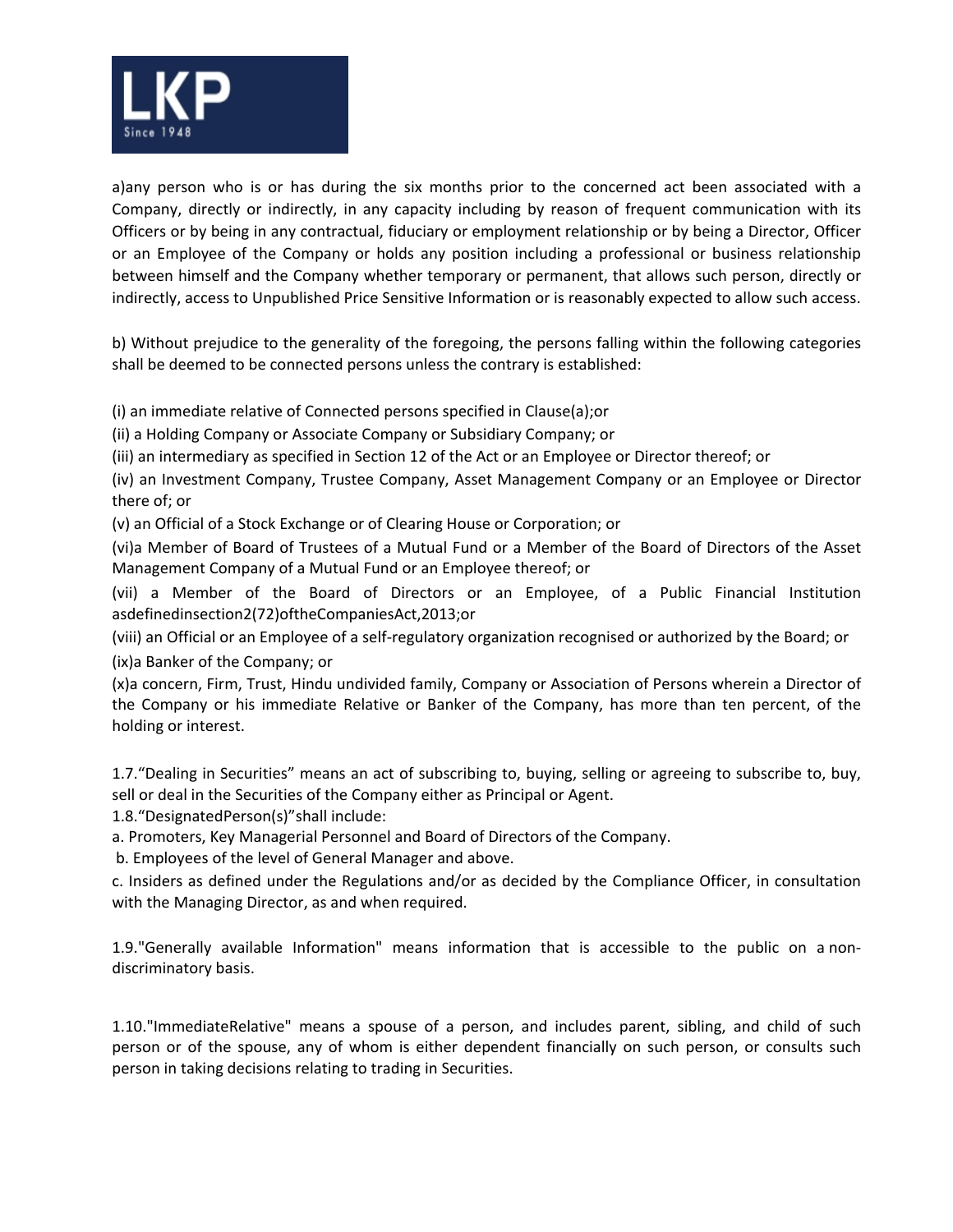

1.11. "Insider" means any person who is:

a) a connected person; or

b) in possession of or having access to Unpublished Price Sensitive Information.

1.12. "Key Managerial Person" means person as defined in Section 2(51) of the Companies Act, 2013

1.13. "Promoter" shall have the meaning assigned to it under the Securities and Exchange Board of India (Issue of Capital and Disclosure Requirements) Regulations, 2009 or any modification thereof:

1.14. "Securities" shall have the meaning assigned to it under the Securities Contracts (Regulation) Act, 1956 (42 of 1956) or any modification thereof except units of a mutual fund;

1.15. "Takeover Regulations" means the Securities and Exchange Board of India (Substantial Acquisition of Shares and Takeovers) Regulations, 2011and any amendments thereto;

1.16." Trading" means and includes subscribing, buying, selling, dealing, or agreeing to subscribe, buy, sell, deal in any Securities, and "trade" shall be construed accordingly;

1.17. "Trading Day" means a day on which the recognized Stock Exchanges are open for trading;

1.18. "Unpublished Price Sensitive Information (UPSI)" means any information, relating to a Company or its Securities, directly or indirectly, that is not generally available and which upon becoming generally available, is likely to materially affect the price of the Securities and shall ordinarily include but will not be restricted to information relating to:

a) Financial Results;

b) Dividends;

c) Change in Capital Structure;

d) Any Amalgamation, Mergers, De‐mergers, Acquisitions / Takeovers, Delisting proceedings, disposals and expansion of business and such other transactions involving the Company;

e) Changes in Key Managerial Personnel;

f) Material events in accordance with the Listing Agreement; and

g) Any other event as may be notified by the Company, from time to time.

1.19. "Regulations" shall mean the Securities & Exchange Board of India (Prohibition of Insider Trading) Regulations, 2015 and any amendments thereto.

1.20. "Specified Persons" means all Directors, Connected Persons, Insiders, Employees, Promoters and the immediate relatives.

Words and expressions used and not defined in this Code but defined in the Securities and Exchange Board of India Act, 1992, the Securities Contracts (Regulation) Act, 1956, the Depositories Act, 1996 or the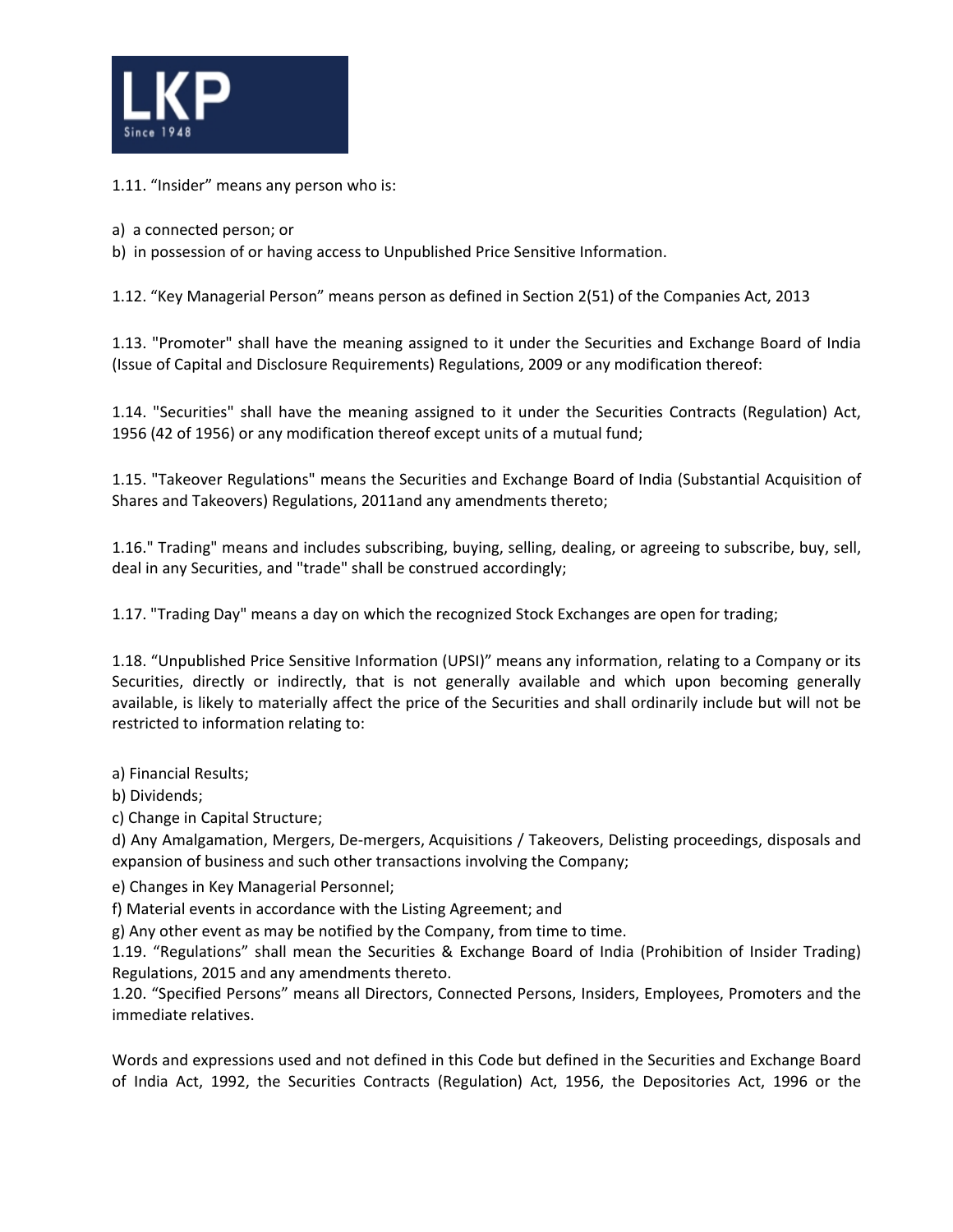

Companies Act, 2013 and Rules and Regulations made there under shall have the meanings respectively assigned to them in those Legislations.

# **2. Role of Compliance Officer:**

2.1. The Compliance Officer shall report to the Board of Directors periodically.

2.2. The Compliance Officer shall be responsible for setting forth Policies, Procedures, monitoring adherence to the Rules for the preservation of UPSI, pre‐clearing the Trades of Directors and Designated Persons and their immediate relatives, monitoring of Trades and implementation of the Code of Conduct under the overall supervision of the Board of Directors of the Company.

2.3. The Compliance Officer shall assist all the Employees in providing any clarifications regarding the Regulations and this Code of Conduct.

### **3. Preservation of Unpublished Price Sensitive Information:**

The Specified Persons shall maintain confidentiality of all `Unpublished Price Sensitive Information'. The Specified Persons shall not pass on such information to any person directly or indirectly by way of making a recommendation for the purchase or sale of Securities of the Company based on the same.

#### **4. Need to Know:**

The Specified Persons who are privy to 'Unpublished Price Sensitive Information' shall handle the same on a 'need to know' basis. Such information should be disclosed only to those within the Company who need the information to discharge their duty and whose possession of such information will not give rise to a conflict of interest or misuse of information. No Unpublished Price Sensitive Information shall be communicated to any person except in furtherance of legitimate purposes, performance of duties and discharge of legal obligations.

Unpublished Price Sensitive Information may be communicated, provided, allowed access to or procured, in connection with a transaction that would:

a) entail an obligation to make an Open Offer under the Takeover Regulations, where the Board of Directors of the Company is of opinion that the proposed transaction is in the best interests of the Company;

b) not attract the obligation to make an Open Offer under the Takeover Regulations but where the Board of Directors of the Company is of view that the proposed transaction is in the best interests of the Company and the information that constitutes Unpublished Price Sensitive Information is disseminated to public at least two trading days prior to the proposed transaction being effected in such form, as the Board of Directors may determine.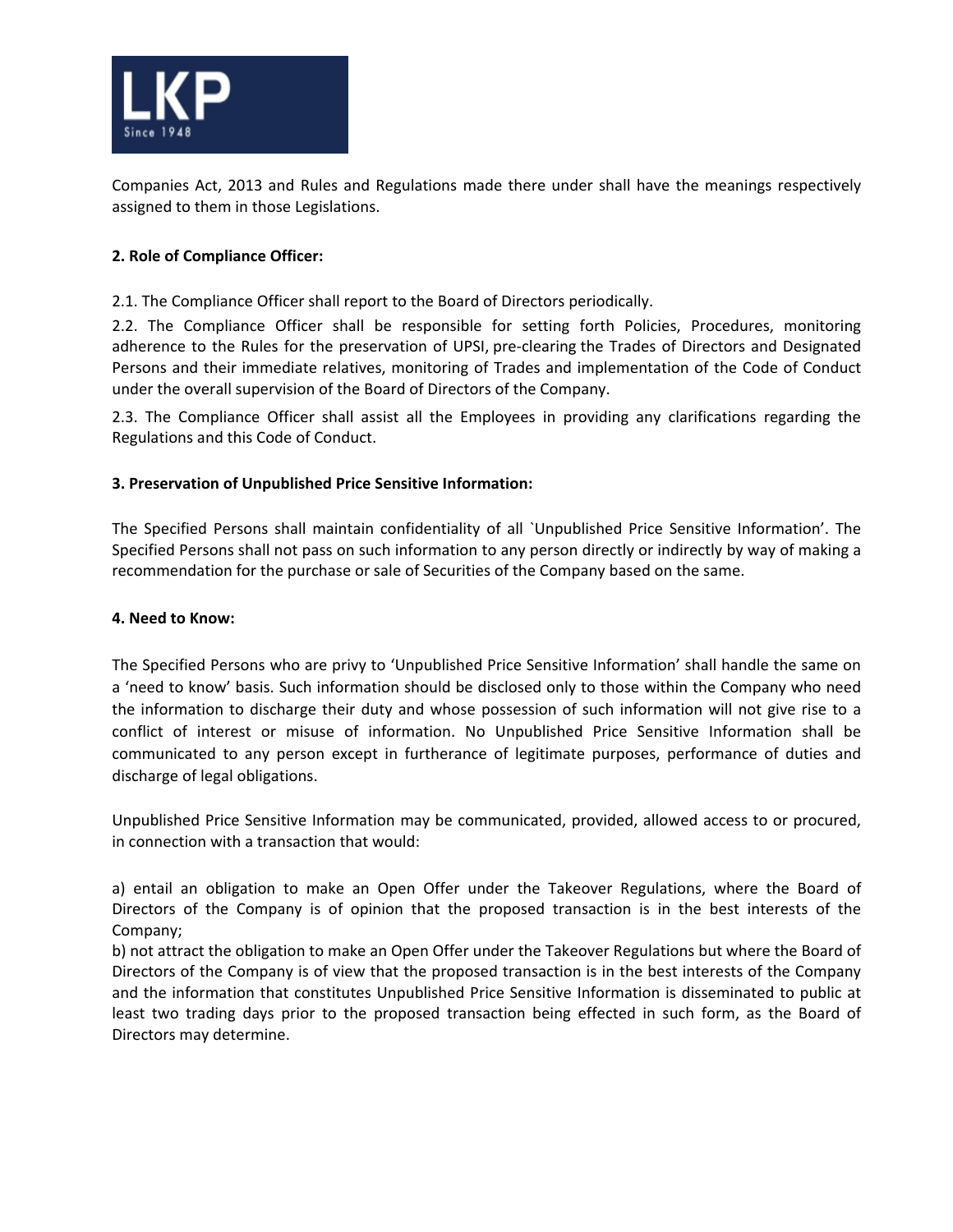

However, the Board of Directors shall require the parties to execute confidentiality and non‐ disclosure Agreements and such parties shall keep information so received confidential, except for limited purpose and shall not otherwise trade in Securities of the Company when in possession of UPSI.

## **5. Limited Access to Confidential Information:**

All physical files containing confidential information shall be kept secure under lock and key in custody of officials having such information/ documents. Computer files shall have adequate Security of login and passwords.

## **6. Prevention of misuse of UPSI – Chinese Wall:**

To prevent the misuse of UPSI, the Company shall adopt 'Chinese Wall' procedures and processes. These allow the Designated Persons to use UPSI for discharge of contractual/ Statutory obligations and for such other purposes, as may be decided by the Compliance Officer, in consultation with the Managing Director.

## **7. Trading Window:**

All Directors and Designated Persons shall be subject to following trading restrictions:

a)The Company has designated a 'Trading Window period', being the period during which transactions in the Shares of the Company can be done by Directors and Designated Persons (hereinafter referred to as 'Trading Window') for trading in the Company's Securities;

b)The Trading Window shall be closed during any period as may be determined by the Compliance Officer and shall be closed at least seven (7) days prior to the happening of the event giving rise to UPSI and shall be re- opened at such time as may be determined by the Compliance Officer of the Company taking into account various factors, the UPSI in question becoming generally available and being capable of assimilation by the market, which in any event shall not be earlier than forty-eight hours (48) after the information becomes generally available.

The trading window shall also be applicable to any person having contractual or fiduciary relation with the Company, such as auditors, accountancy firms, law firms, analysts, consultants etc., assisting or advising the Company.

The Compliance Officer may communicate to the Directors/Designated Persons about the closure of Trading Window for any other purpose/event, as he may deem fit, by way of e‐ mail or otherwise.

c) All Directors and Designated Persons shall conduct all their dealings in the Shares of the Company only during the period when the Trading Window is open and shall not do any transaction involving the purchase or sale of the Company's Shares during the period when Trading Window is closed or during any other period, as may be specified by the Company from time to time.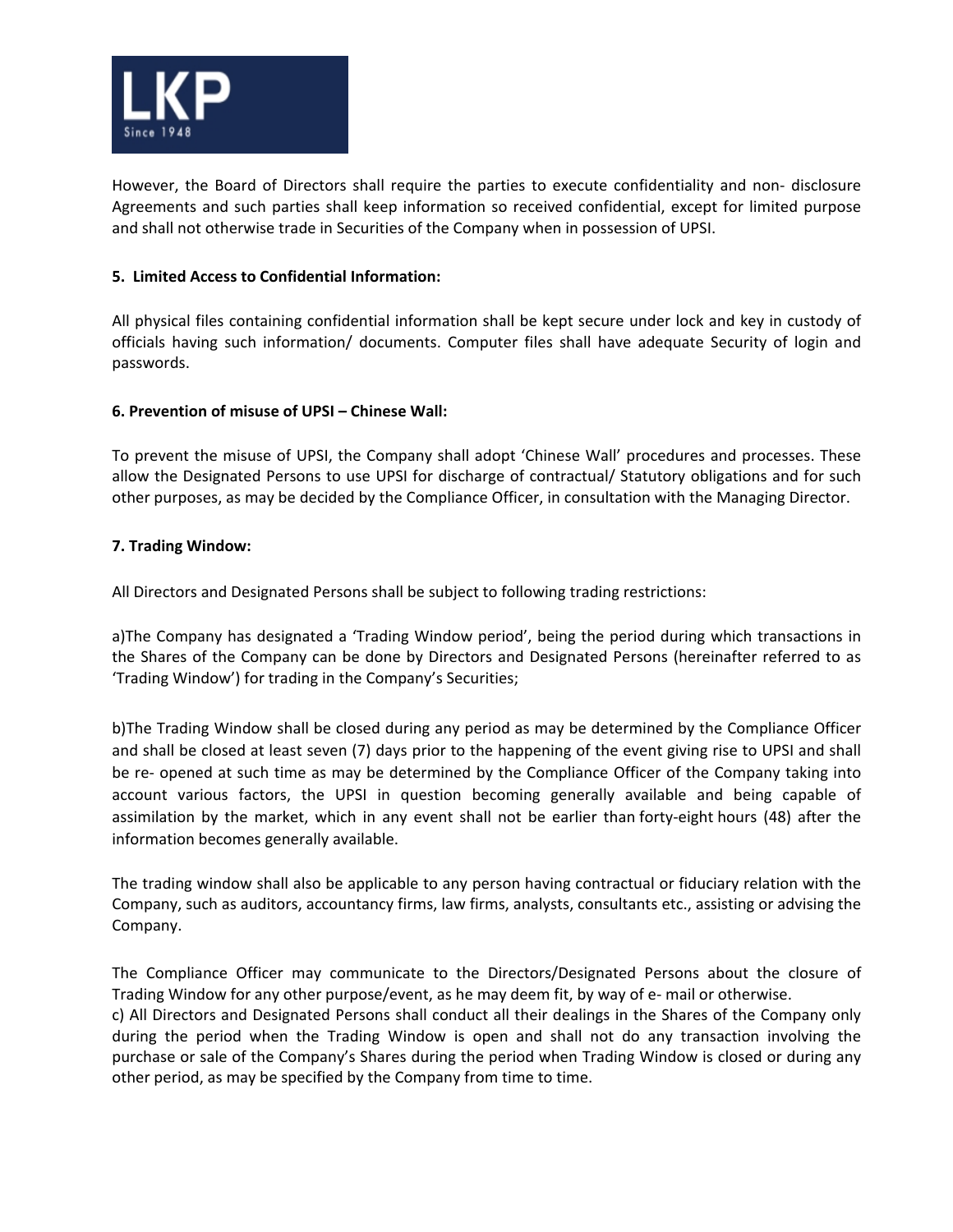

#### **8. Pre‐Clearance of Trades:**

8.1. All Directors/Designated Persons and their immediate relatives who intend to deal in the Securities of the Company exceeding 20,000 Shares in one or more transactions in a Financial Year shall get the transaction(s) pre‐cleared in the manner enumerated below, provided that, no Designated Person shall be entitled to apply for pre- clearance of any proposed Trade if such Designated Person is in possession of UPSI, even if the trading window is not closed.

a)an application in the prescribed manner shall be made to the Compliance Officer by the Director/Designated Persons/ immediate relatives indicating the estimated number of Securities that such person intends to deal in, details of Depository and such other information as may be prescribed by the Company (*Proforma I*);

b) Before the deal is executed, the Director/Designated Person/ immediate relatives shall execute an undertaking *(Proforma II)* in favour of the Company incorporating *inter alia*, the following Clauses that:

(i)he / she does not have any access or has not received 'Unpublished Price Sensitive Information' up to the date of signing the undertaking;

(ii)in case he/she has access to or receives 'Unpublished Price Sensitive Information' after the signing of this undertaking but before the execution of the transaction, he/she shall inform the Compliance Officer of the change in his/her position and that he/she shall completely refrain from dealing in the Securities of the Company till such time such information becomes generally available;

(iii)he/she has not contravened the Code of Conduct as notified by the Company from time to time; and

(iv)he/she has made full and true disclosure in the matter.

8.2. All Directors/Designated Persons/ immediate relatives shall execute their order in respect of the Securities of the Company within seven (7) trading days after the pre‐ clearance approval is received. The date on which the order is executed shall be intimated forthwith to the Compliance Officer in prescribed form within two trading days from the date of executing the order (*Proforma III*). If the order is not executed within seven (7) trading days after the approval is given, the Director/ Designated Person/immediate relatives must get the transaction pre‐cleared again.

### **9. Trading Plan:**

An Insider may formulate a Trading Plan for dealing in Securities of the Company and present it to the Compliance Officer for approval and public disclosure pursuant to which Trades may be carried out on his **behalf in accordance with such plan.**

### Trading Plan shall:

a) not entail commencement of trading on behalf of the Insider earlier than six months from the public disclosure of the Plan;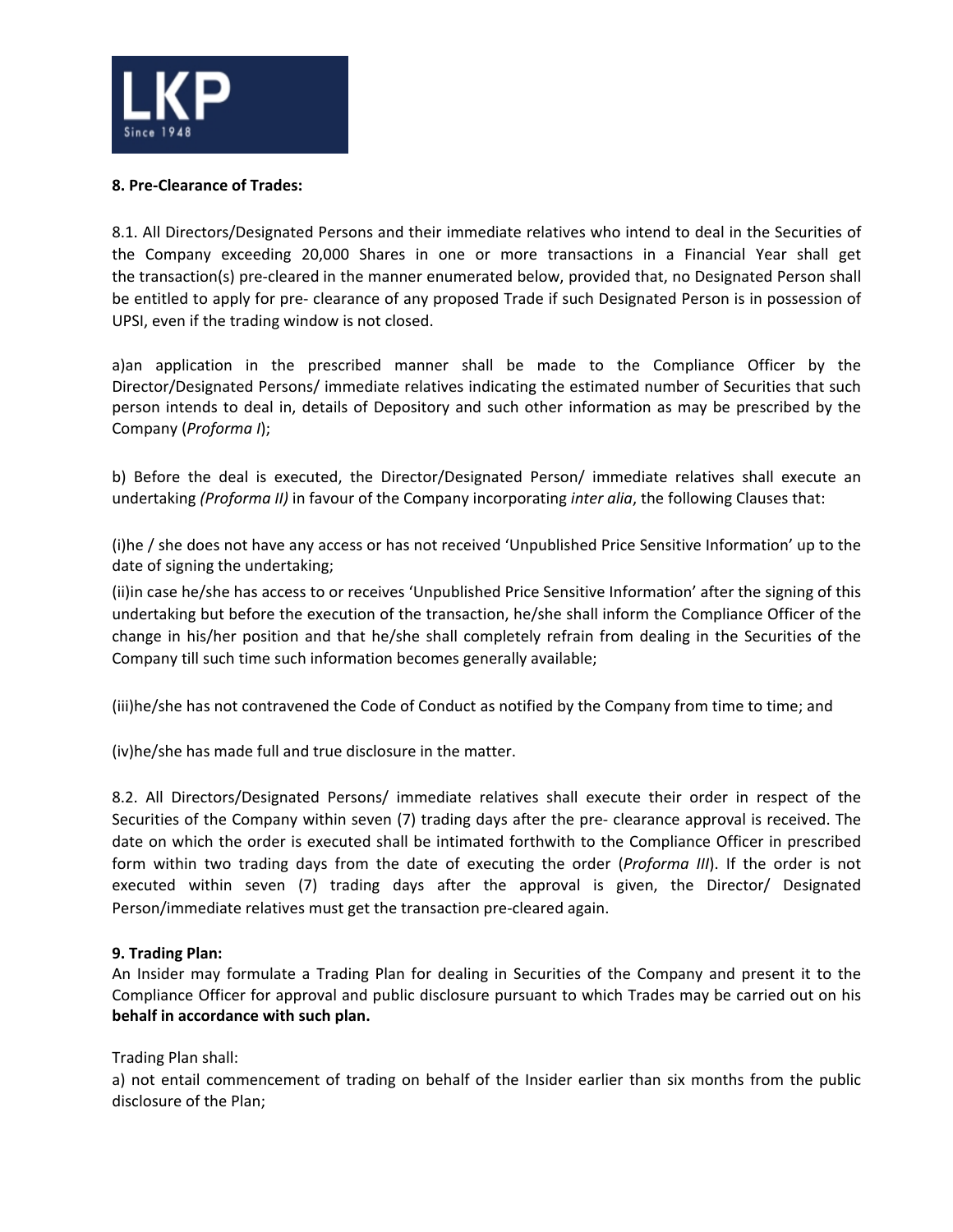

b) not entail trading for the period between the twentieth trading day prior to the last day of any financial period for which results are required to be announced by the issuer of the Securities and the second trading day after the disclosure of such financial results;

c) entail trading for a period of not less than twelve months;

d) not entail lover lap of any period for which another Trading Plan is already in existence;

e) set out either the value of Trades to be effected or the number of Securities to be Traded along with the nature of the Trade and the intervals at, or dates on which such Trades shall be effected; and

f )not entail trading in Securities for market abuse.

The Compliance Officer shall consider the Trading Plan made as above and shall approve it forthwith. However, he/ she shall be entitled to take express undertakings as may be necessary to enable the assessment of the Plan and to approve and monitor the implementation of the Plan as per the provisions of the Regulations.

The Trading Plan once approved shall be irrevocable and the Insider shall mandatorily have to implement the Plan, without being entitled to either deviate from it or to execute any Trade in the Securities outside the scope of the Trading Plan.

However, the implementation of the Trading Plan shall not be commenced, if at the time of formulation of the Plan, the Insider is in possession of any Unpublished Price Sensitive Information and the said information has not become generally available at the time of the commencement of implementation. The commencement of the Plan shall be deferred until such Unpublished Price Sensitive Information becomes generally available information.

Further, the Insider shall also not be allowed to deal in Securities of the Company, if the date of trading in Securities of the Company, as per the approved Trading Plan, coincides with the date of closure of Trading Window announced by the Compliance Officer. However, in such case the Insider can deal in Securities of the Company on that trading day on which the trading window is re‐opened.

Upon approval of the Trading Plan, the Compliance Officer shall notify the Plan to the Stock Exchanges on which the Securities are Listed.

### **10. Reporting Requirements for Transactions in Securities:**

### 10.1. **General:**

a) The disclosures to be made by any person under this Code shall include those relating to trading by such person's immediate relatives, and by any other person for whom such person takes trading decisions.

b) The disclosures of trading in Securities shall also include trading in derivatives of Securities and the traded value of the derivatives shall be taken into account for purposes of this Code.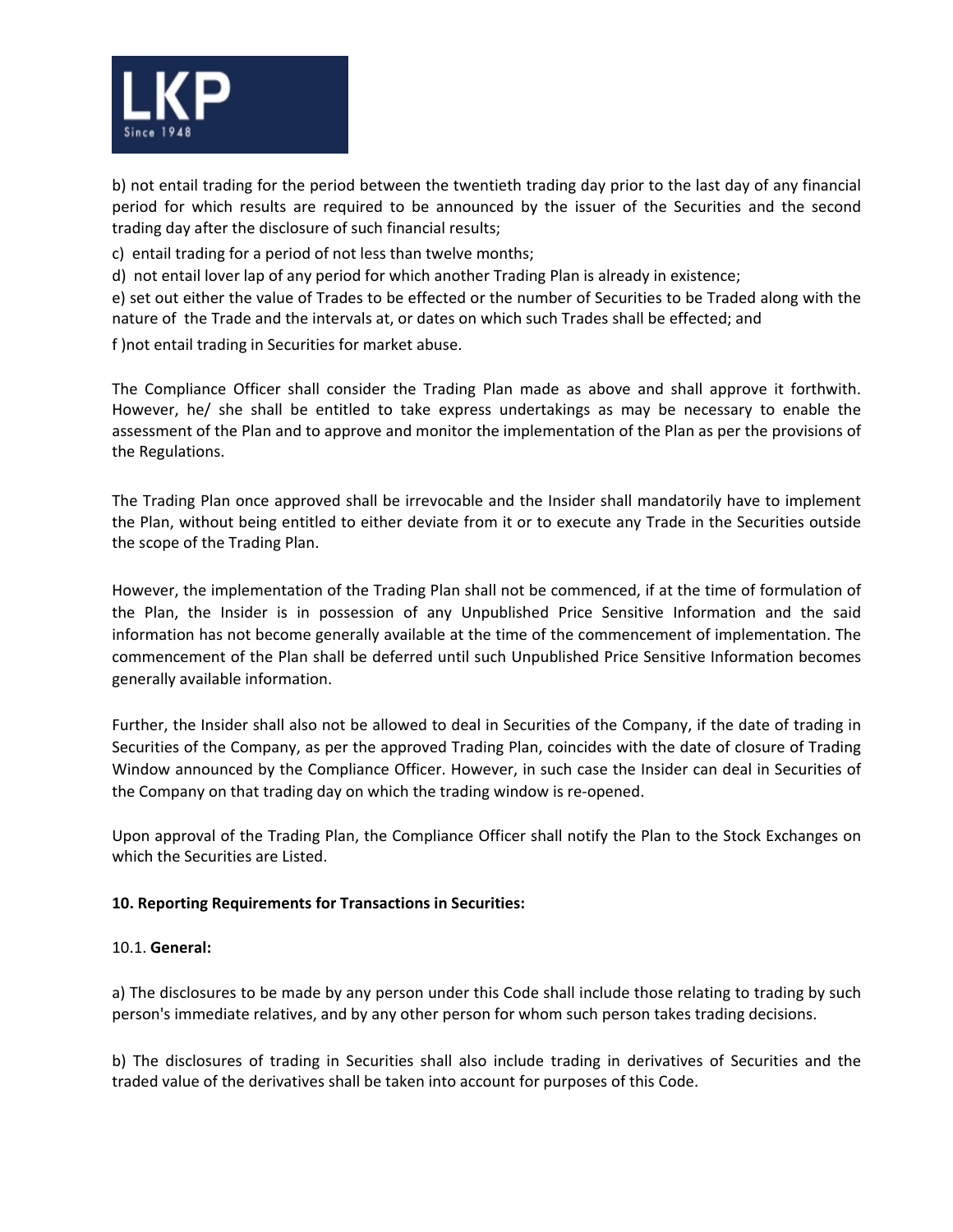

c) The disclosures made under this Code shall be maintained for a period of five years.

### 10.2. **Initial Disclosure:**

Every person on appointment as a Key Managerial Personnel or a Director of the Company or upon becoming a Promoter shall disclose to the Company in the prescribed form, his holding of Securities of the Company as on the date of appointment or becoming a Promoter, within 7 (seven) days of such appointment or becoming a Promoter (*Form B*).

#### 10.3. **Continual Disclosure:**

Every Promoter, employee and Director of the Company shall disclose to the Company in the prescribed form, the number of such Securities acquired or disposed of within two trading days of such transaction if the value of the Securities Traded, whether in one transaction or a series of transactions over any calendar quarter, aggregates to a traded value in excess of Rupees Ten Lakhs (*Form C)*.

#### **Disclosure by the Company to the Stock Exchanges:**

The Company shall notify the particulars of the trading to the Stock Exchange(s) on which the Securities of the Company are Listed within two trading days of receipt of the disclosure or from becoming aware of such information.

#### 10.4. **Disclosures by other Connected Persons:**

The Compliance Officer may, at his/her discretion require any other connected person or class of connected persons to make disclosures of holdings and trading in Securities of the Company in the prescribed form and at such frequency as may be deemed fit, in order to monitor compliance with the Regulations (*Form D*).

10.5. The Compliance Officer shall maintain records of all the declarations in the appropriate forms given by the Directors/Designated Employees for a minimum period of five years.

10.6. The Compliance Officer shall furnish to the Chairman and Managing Director or a Committee specified by the Company all the details of the dealings in the Securities of the Company by Directors/Designated Employees of the Company and the accompanying documents such persons had executed under the pre‐ dealing procedure.

10.7. For the purpose of this Code of Conduct, the Compliance Officer deals/intends to deal into the Securities of the Company; he should take the prior approval/give intimation, as the case may be, to the Chairman and Managing Director.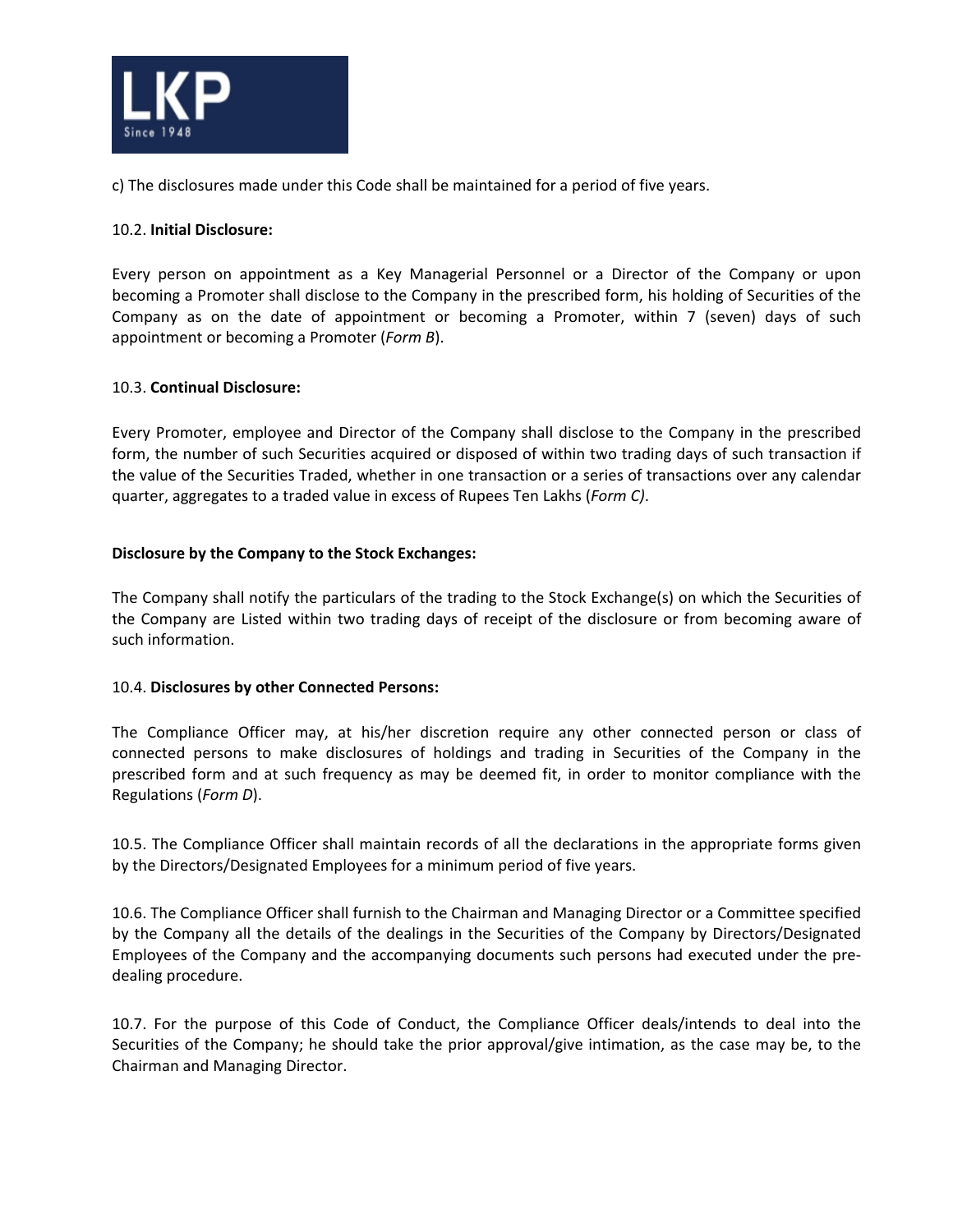

### **11. Penalty for Contravention of Code of Conduct:**

11.1. Any Director/Designated Employee who Trades in Securities of the Company or communicates any information for trading in the Securities of the Company, in contravention of the Code of Conduct shall be held guilty and penalized and appropriate action shall be taken by the Company, which may include wage freeze, suspension, etc.

11.2. The penal action taken by the Company shall not preclude SEBI from taking any action in case of violation of the Regulations.

## **12. Information to SEBI in case of Violation:**

The Company shall inform SEBI in cases of any violation of the Regulations so that appropriate action may be taken as per the law.

**\*\*\*\*\*\*\*\*\*\*\*\*\*\*\*\*\*\*\***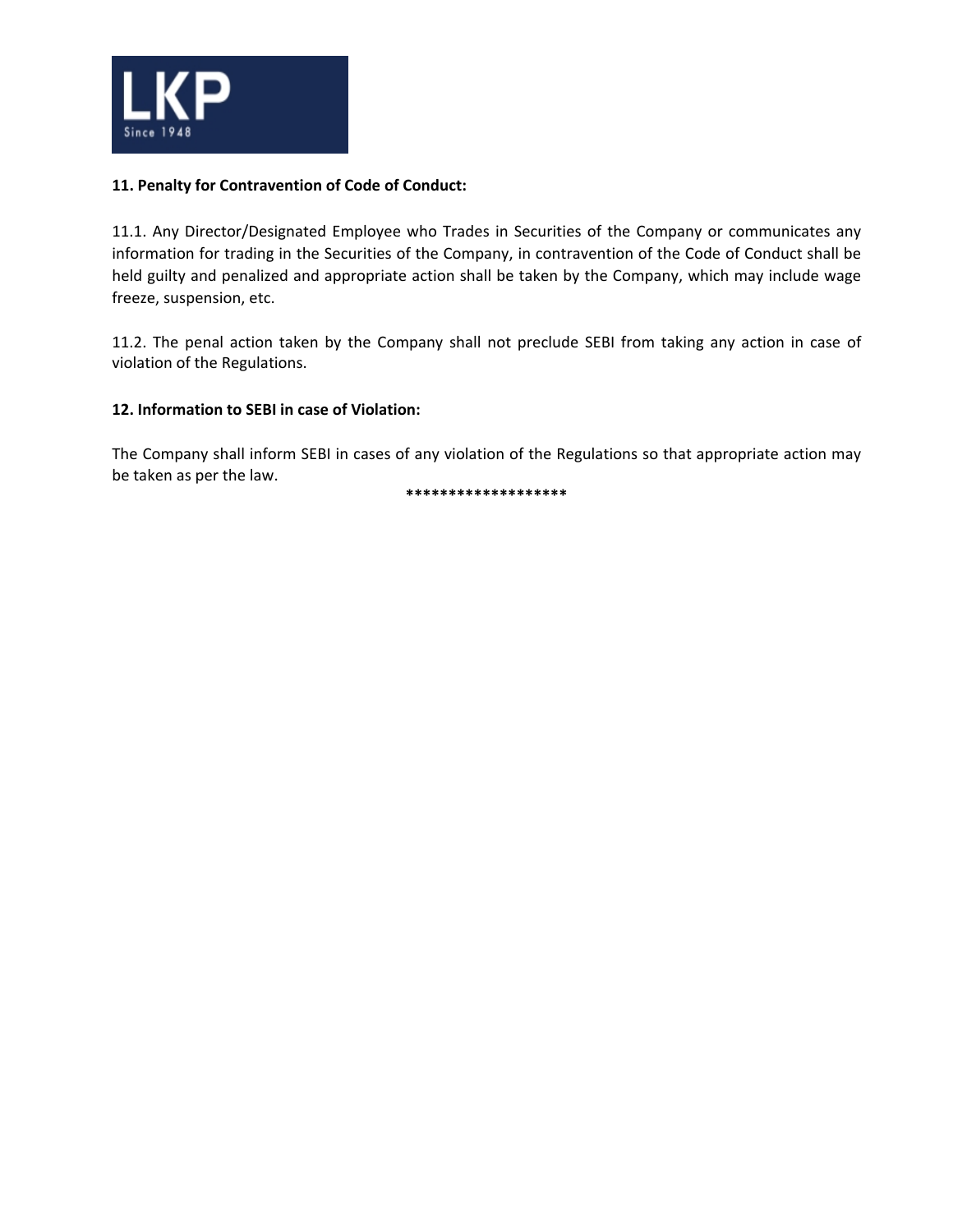

*PROFORMA‐I*

# **Application Form for Pre‐Clearance of Trades in the Company's Securities [Clause8.1 (a)]**

**The Compliance Officer LKP Securities Limited Mumbai**

Dear Sir/Madam,

I intend to deal in the Securities of the Company as per the particulars furnished below:

| Name of the person for whom the             |                        |
|---------------------------------------------|------------------------|
| Transaction is to be executed               |                        |
| Relationship with the applicant             |                        |
| No. of Shares covered by the transaction    |                        |
| Nature of transaction for which approval is | Purchase /Sale /Both * |
| Sought                                      |                        |
| Depository I.D. No.                         |                        |
| Particulars of the broker through whom      | Name:                  |
| The transactions to be executed             | Address:               |
|                                             |                        |
|                                             | lPhone No.:            |

*\*‐strikeout whichever is not applicable*

Pursuant to Clause11 (b) of the Code of Conduct, I enclose duly executed undertaking executed in favor of the Company, containing the prescribed particulars.

I request you to kindly pre‐clear the above transaction at the earliest.

Thanking you,

Yours faithfully,

Signature: Date: Date: Date: Date: Date: Date: Date: Date: Date: Date: Date: Date: Date: Date: Date: Date: Date: Date: Date: Date: Date: Date: Date: Date: Date: Date: Date: Date: Date: Date: Date: Date: Date: Date: Date: D Name of the Applicant **Name of the Applicant** Employee Code No.: Department: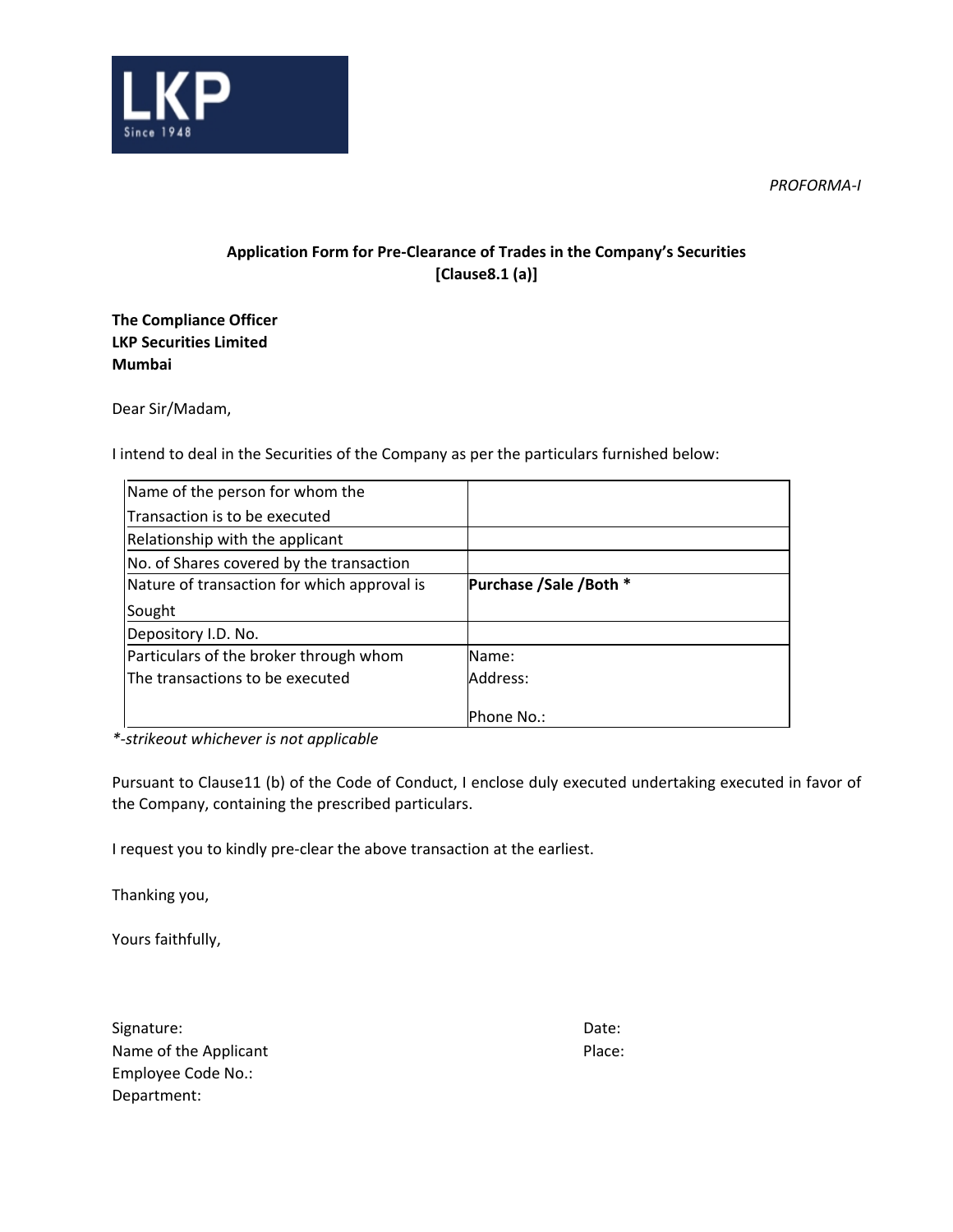

*PROFORMA–II*

# **Undertaking to be accompanied with every Pre‐Clearance Application [Clause8.1 (b)]**

**The Compliance Officer LKP Securities Limited Mumbai**

Dear Sir/Madam,

I, **I**, **I**, *I* **being a Director/Designated Person of the** Company, am desirous of dealing in **Shares of the Company as mentioned in my** Application dated For pre-clearance of the transaction.

I hereby confirm:

a. That I did not have any access or received 'Unpublished Price Sensitive Information' up to the date of signing this undertaking;

b. That in case I have access to or receive 'Unpublished Price Sensitive Information' after the signing of this undertaking but before the execution of the transaction, I shall inform the Compliance Officer of the change in my position and that I shall completely refrain from dealing in the Securities of the Company till such time such information becomes generally available;

c. That I have not contravened the Code of Conduct to Regulate, Monitor and report trading by Insiders as notified by the Company from time to time; and

d. That I have made full and true disclosure in the matter.

| Signature:                   | Date:  |
|------------------------------|--------|
| Name of Designated Employee: |        |
| Employee Code No.:           | Place: |
| Division:                    |        |
| Department:                  |        |
| Location:                    |        |